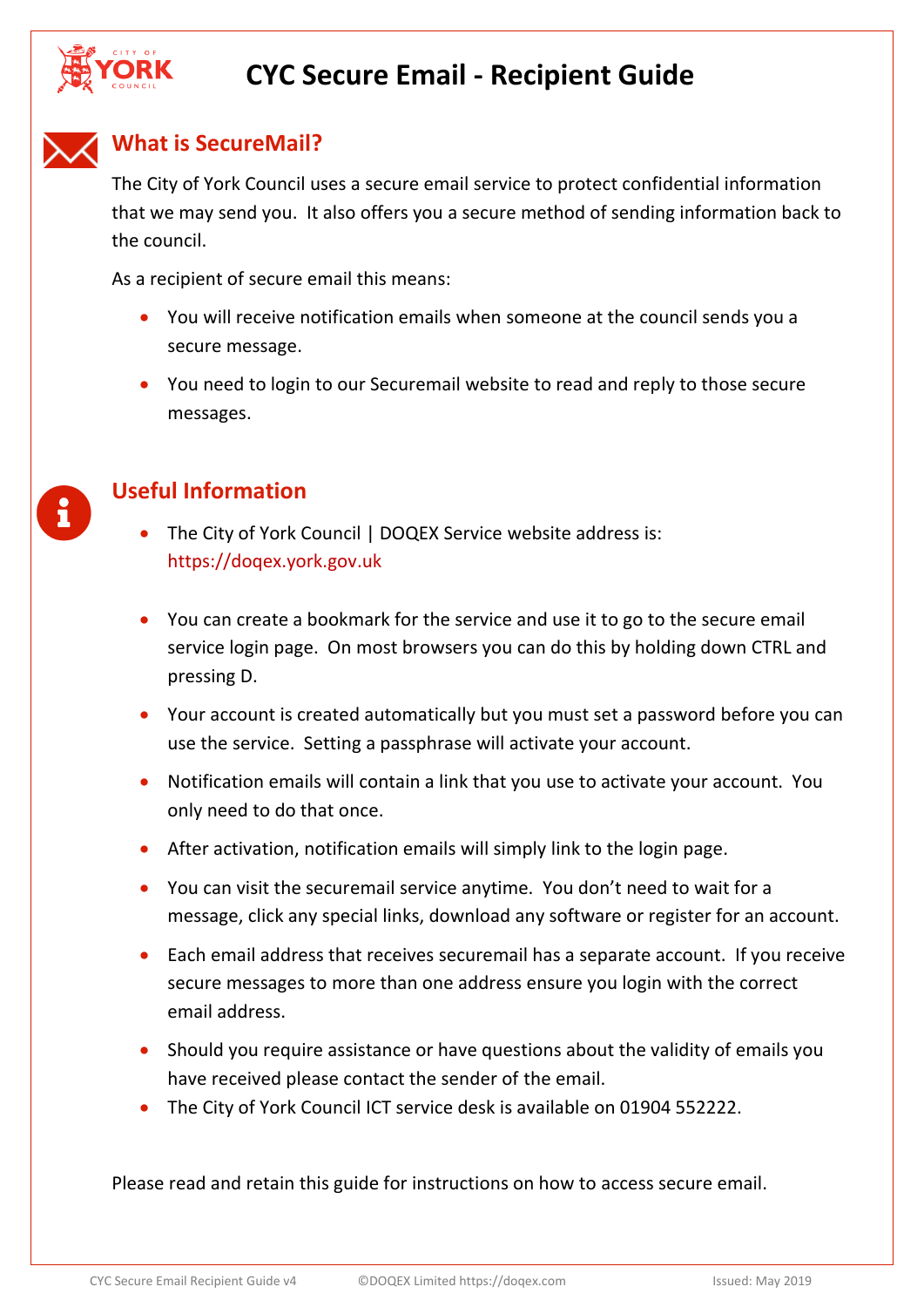

## **What you need to do?**

### **Your first secure email**

The first time you receive a secure email from the council you need to activate your account by creating a passphrase.

## **Do I need to register?**

**No**. An account has already been created for you. You only need to activate your account by setting a passphrase.

Follow the instructions in the email; it will look like this:



#### **NOTE:**

- You only need to follow the activation process once.
- After activation, subsequent secure messages from City of York Council will link to the login page.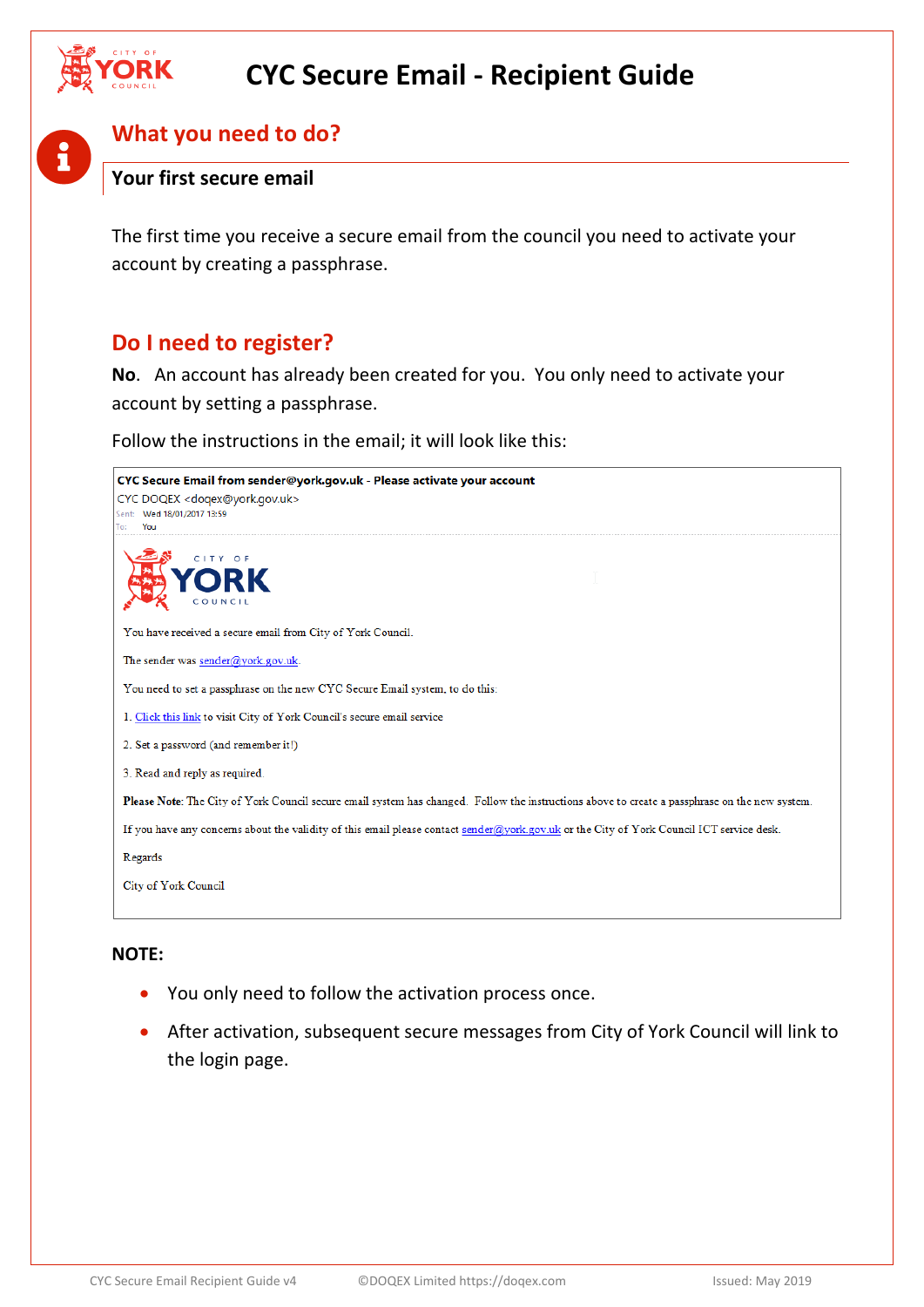

#### **Activating your account**

To activate your account and access your secure email, follow the instructions in the email:

- 1. Click the link in the message.
- 2. Your web browser will open the City of York Council | DOQEX Securemail setup page:

| Set up your City of York Council   DOQEX SecureMail login |           |  |
|-----------------------------------------------------------|-----------|--|
| Securemail address: securemailuser@dogex.net              |           |  |
| Please choose a passphrase                                |           |  |
|                                                           |           |  |
| Hide<br>Show                                              | X suggest |  |
|                                                           |           |  |

- 3. Enter a passphrase.
- 4. The passphrase is linked to the email address shown and will be used for future visits to the City of York Council DOQEX service.

**Tip:** Use the  $\left\{\right. \rightleftharpoons \left\{\right. \right.}$  button. You can click it as many times as you like until you find a passphrase you can remember. Use the "Hide/Show" buttons to see/hide the password.

- 5. **Optional**: You may have the option to provide your name and mobile number. Any details you supply here are only used to send you a text message if you ask for a passphrase reset in the future.
- 6. Click

Log in and get my SecureMails

7. You will then be able to read and reply to your email.

### **Forgotten your passphrase?**

Don't panic, if you forget your passphrase visit the password reset page at <https://doqex.york.gov.uk/nopw/>